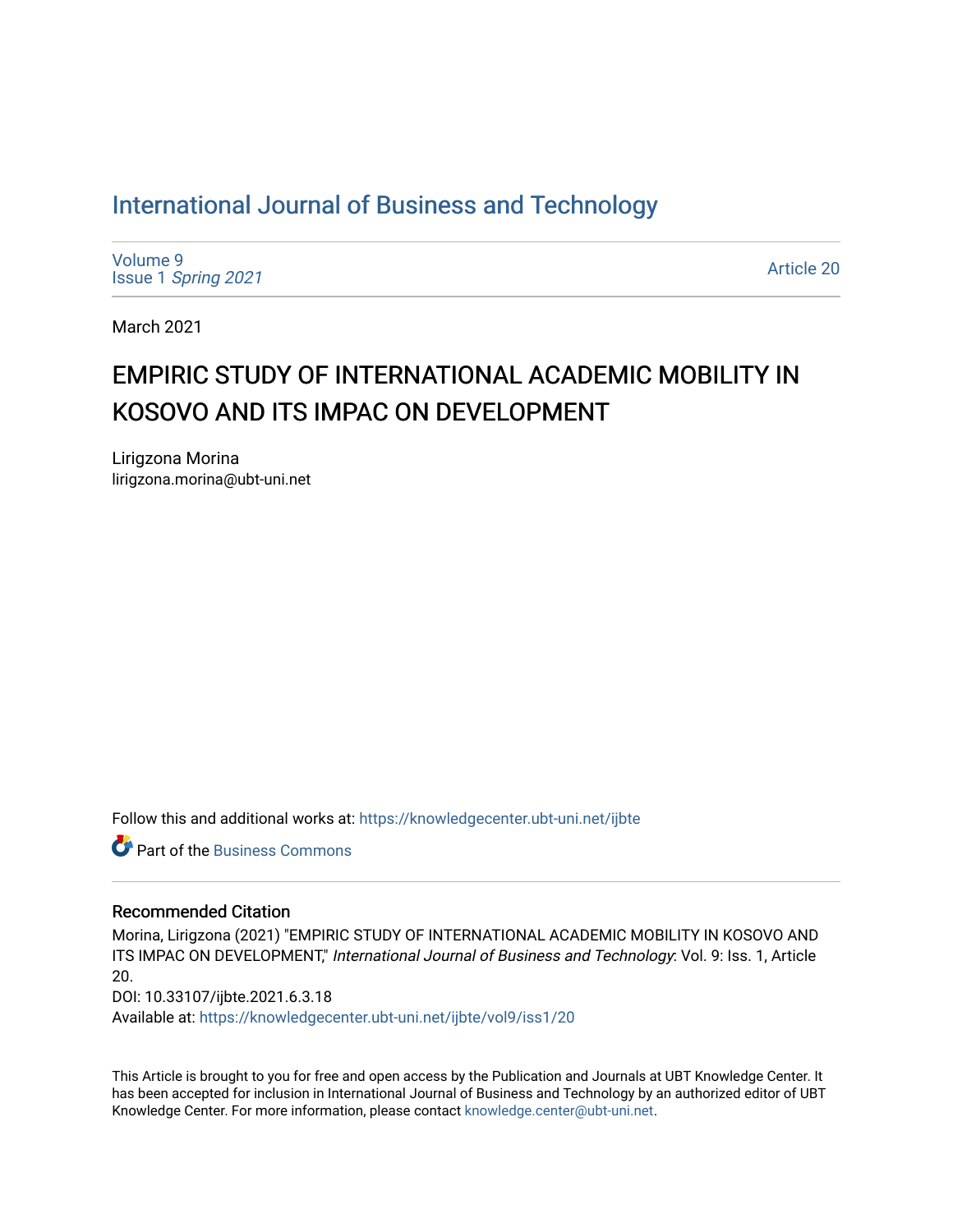### **EMPIRIC STUDY OF INTERNATIONAL ACADEMIC MOBILITY IN KOSOVO AND ITS IMPAC ON DEVELOPMENT**

<sup>1</sup> Lirigzona Morina, <sup>2</sup> Galia Marinova, <sup>3</sup> Edmond Hajrizi

<sup>1</sup>University for Business and Technology (UBT), Faculty of Management Business and Technology Kalabria, 10000 Prishtina, Kosovo [lirigzona.morina@ubt-uni.net](mailto:faton.maliqi@ubt-uni.net)

<sup>2</sup> Technical University of Sofia (TUS), Faculty of Computer Science and Engineering, Sofia, Bulgaria gim@tu-sofia.bg

<sup>3</sup> University for Business and Technology (UBT), Faculty of Computer Science and Engineering, Kalabria, 10000 Prishtina, Kosovo [ehajrizi@ubt-uni.net](mailto:ehajrizi@ubt-uni.net)

**Abstract.** The background of the research presented in the paper lies in the divergence between the observations of international student mobility in the context of the internationalization of higher educations by the EU and universities on one hand and international students' motivations for study abroad in general. The research is based on four main case studies of Universities in Kosovo, Bulgaria, Sweden, and Poland including here also other exchange students from different continents such as Australia and Oceania (Fiji), Asia(India), Africa(South Africa), etc. A survey with some questions is designed and 272 responses from students on Erasmus+ mobilities are collected in 2020 and analyzed. This paper explains the students' experience abroad in terms of their intercultural competencies and skills, their shape of identities, the achievement and transfer of knowledge, the possible forming of multicultural mindsets, perceptions of employability, and their future mobility aspirations. This research also considers the barriers and factors of mobility, perceptions of risk and uncertainty with regards to mobility. [1] The special phenomenon of the COVID 19 pandemic which coincides with the period of the study is also examined and researched as an unprecedented phenomenon which appeared to have psychological and economic consequences worldwide including here exchange students. This research confirms that student experiences, skills, the gain of knowledge abroad and the internationalization efforts of universities and the EU would benefit a lot from the introduction of education for global nationality, which should focus on the intercultural competencies of students. [2]

**Keywords**: Erasmus, Mobility ,Students ,University, Knowledge, Exchange students.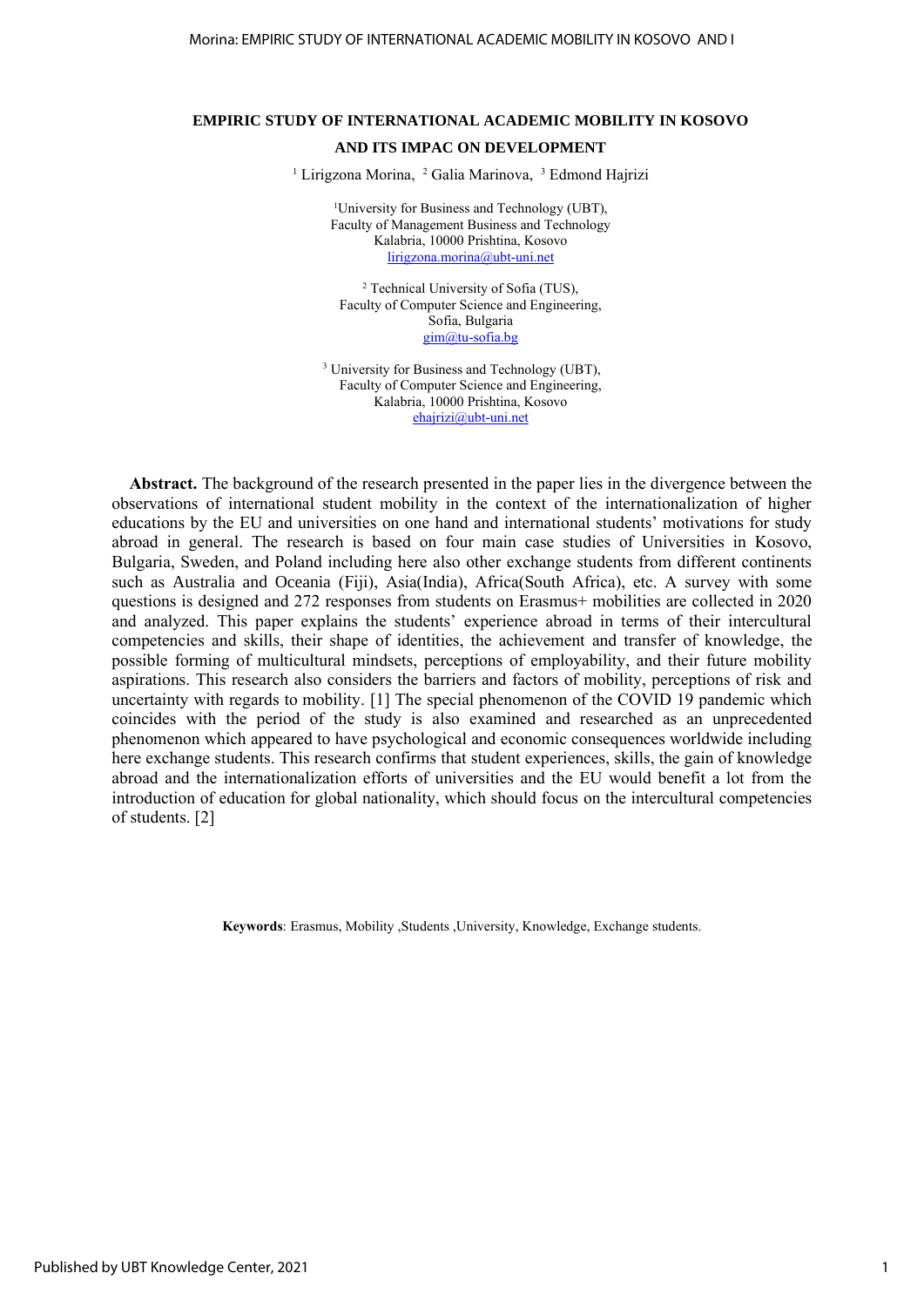## **1. Introduction**

The background of this research paper lies in the divergence between the observations of international student mobility in the context of the internationalization of higher educations by the EU and universities on one hand and international students' motivations for study abroad in general. [3] .The research is based on four main case studies of Universities in Kosovo, Bulgaria, Sweden, and Poland including here also other exchange students from different continents such as: Fiji, India, South Africa etc. A survey with 12 questions is designed and 272 responses from students on Erasmus+ mobilities are collected in 2020 and analyzed. [4] It explains the students' experience abroad in terms of their intercultural competences and skills, their shape of identities, the achievement and transfer of knowledge, the possible forming of multicultural mindsets, perceptions of employability and their future mobility aspirations. This research also considers the barriers and factors of mobility, perceptions of risk and uncertainty with regards to mobility. The special phenomenon of the COVID 10 pandemic which coincides with the period of the study is examined. [5]

This research paper concludes that student experiences, skills, gain of knowledge abroad and the internationalization efforts of universities and the EU would benefit a lot from the introduction of education for global nationality, which should focus on the intercultural competencies of students. [6] The thesis shows how elements as the multicultural mindset can improve the economic, academic and political grounds of internationalization, employability and trade markets in general. The results of the study will help International Relation Officers (IROs) to define better their policy for achieving higher mobility rates and better satisfaction of the students participating [7]

## **2. Methodology**

The research paper applies a mixed method research design, which combines, collects and analyses both quantitative and qualitative methods in a methodology of a single study in order to understand the research problem; as well as, to address the research gaps in the field of International Students Mobility (ISM) and the IoU in Balkan Countries and Europe. The mixed method approach combines quantitative and qualitative data collection and analysis, and it refers to pragmatism as the way of claiming knowledge. [8] The main distinction between the quantitative and qualitative data collections techniques is that the first is characteristic to numeric (numbers) and the later to non-numeric (words) data, which is called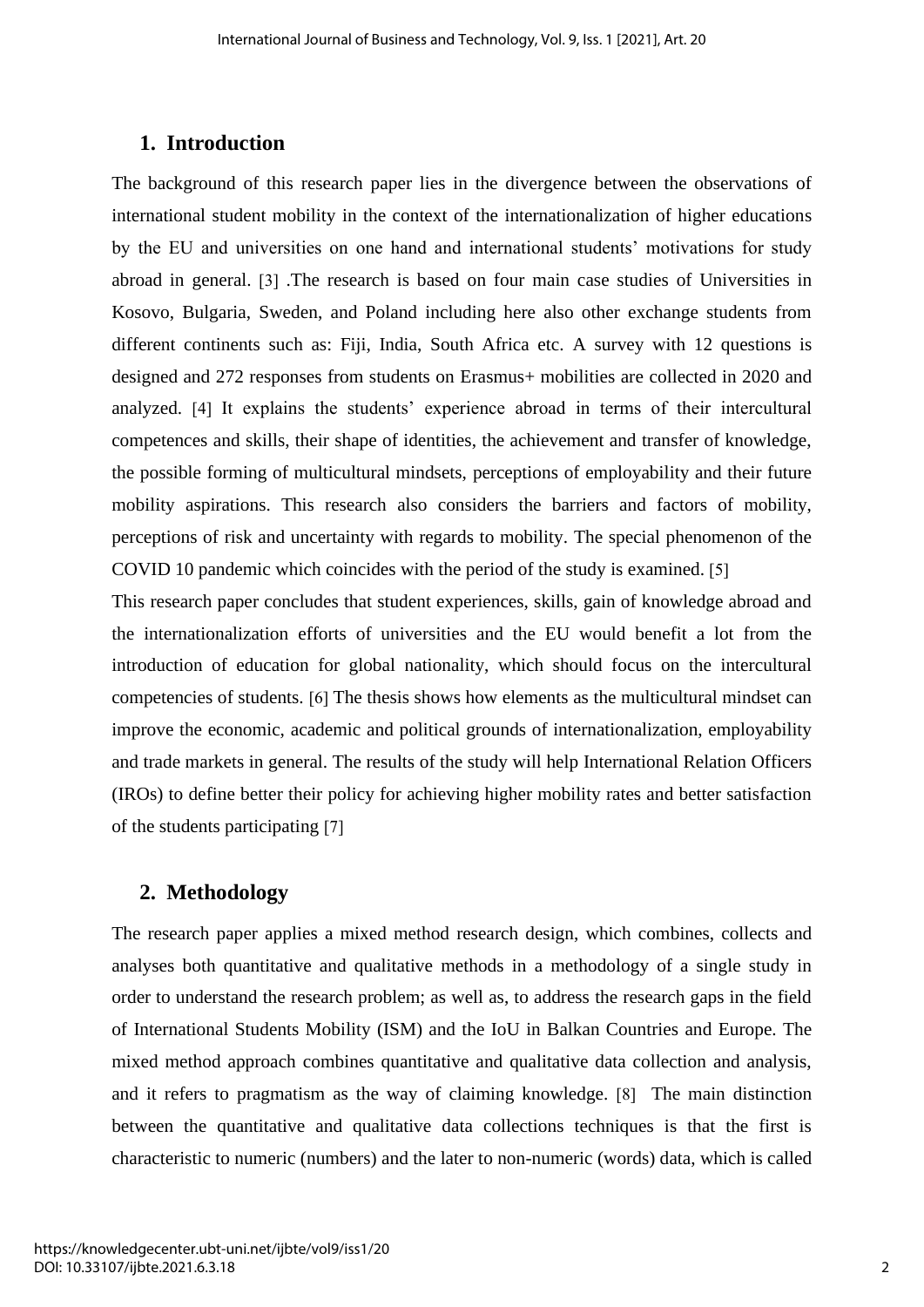for by the literature on ISM. Different methods are employable within one study for different purposes and at different stages of research, for example interviews at an exploratory phase and a questionnaire for gathering descriptive or explanatory data. [9]

The research methodology implemented includes survey design, definition of target groups, data collection, data processing and analysis and key findings.

# **3. Qualitative Method throughout the case study and analysis from empirical data**

The first version of the survey included 20 questions and it was probated with 10 students in Technical University of Sofia from Italy, Bulgaria, Kosovo and Albania. It was realized faceto-face in combination with interviews. Then a more compact version composed by 12 questions was defined. This version was published in google forms and widely distributed. Most of the questions offered a set of predefined answers, but some were open question. [10]

### **Target groups**

The survey was distributed in four universities as follows: University for Business and Technology UBT, Pristina in Kosovo, Technical University of Sofia in Bulgaria, Warsaw University in Poland and Linnaeus University in Sweden. The focus of collecting these data was mostly to bachelor, masters or researchers who were part of any International Credit Mobility Programme at least once.

### **Data Collecting**

The survey was open for respondents during the year 2020, which coincided strongly with the COVID-19 pandemic phenomenon. This gave the unique opportunity to study the impact of this unexpected and very significant phenomenon on student's mobility. A total of 272 responses were collected. [11]

### **Data processing and analysis**

The numerical data from the survey was processed with google drive. The texted data from opened questions was manually translated to and excel file. The results achieved by this survey are included in the following paragraphs with the results and analysis of the survey data. Interviews and meetings with involved individuals in ICM Programmes were also elaborated and analyzed. [12]

### **Key Findings**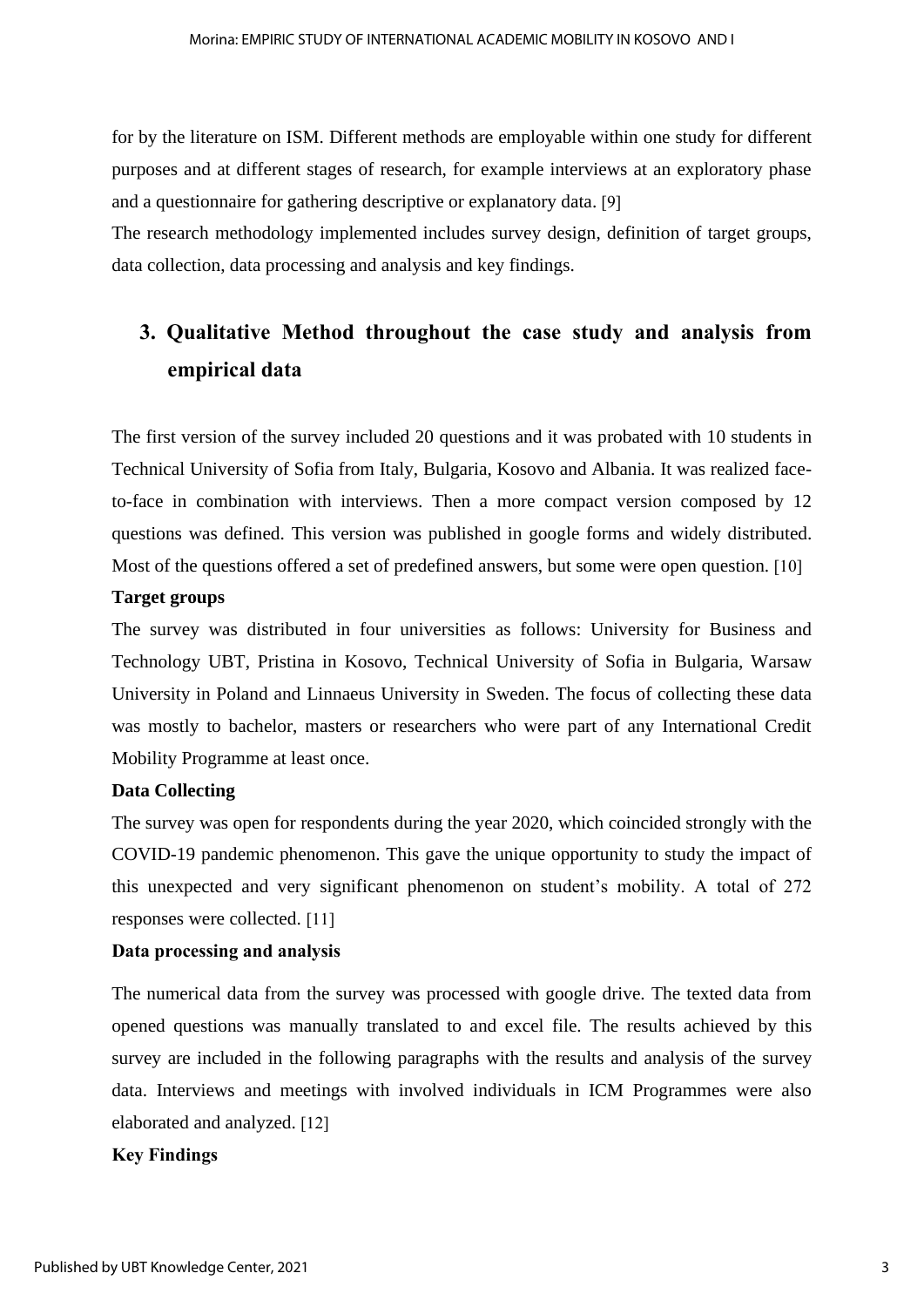Key finding are extracted from the answers and the data collected with the survey questionnaire.

### **Case Study**

This document reports the Study of International Academic Mobility (IAM) and its impact on Development of a successful, structured approach to using the case study methodology as master thesis research. The survey is designed for master study for students' staff and individuals who have at least one time taken part in an international mobility semester. In order to generate concusions focusing more on IAM, I have prepared a questionnaire with 12 questions related to it and distributed to exchange students on three different Universities. The questionnaire was sent by email prepared on a google form, and also, I have distributed a printed one, after gathered and generated the data. [13]

Further the questions of the survey, the options suggested and the repartition of answers are presented.

### **Question 1. Which program are you currently enrolled in?**

The repetition of the respondents in different study programs where they are enrolled is presented in Figure 7.



### **Figure 1. Repartition of the respondents in different study programs**

Analysis of the answers collected for Question 1.

From the graph with the responses to the first question, we see that there is a mixed of exchange students who at least one time were part of an exchange program mostly in Bachelor level with 63.3%, Master students with 28.6% and other post graduate programs 8.2%. Still the highest percentage is of bachelor ones taking here in consideration that most of them are not working, are young and free to travel and explore different study experiences. Yet from the interviews and experiences there is a big wish for master students to study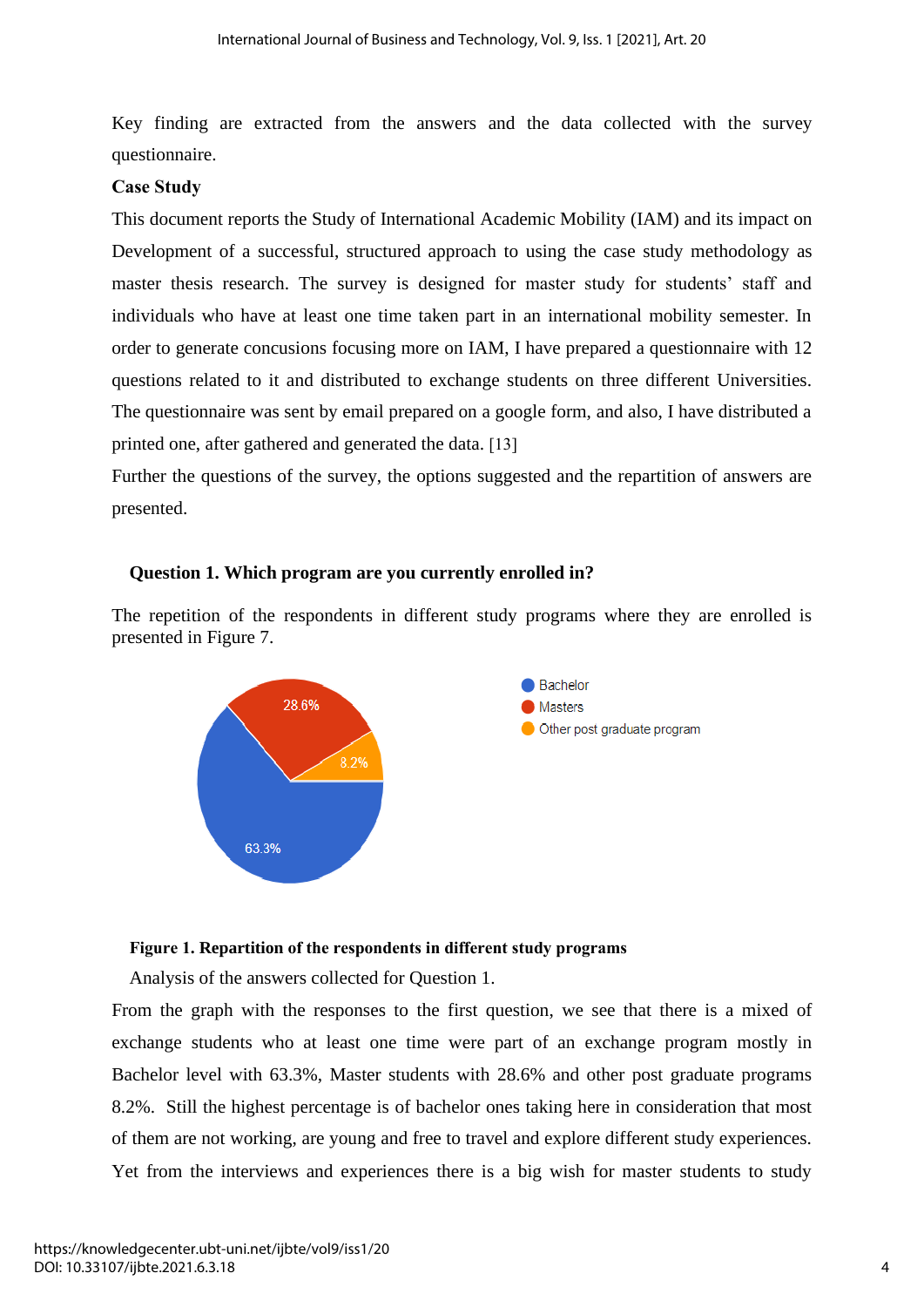abroad but most of them hesitating for some reasons such as: starting a job, focusing more on finding a job or internship rather than travelling abroad and studying in a foreign country. As for post graduate program there is a lower percentage of people because of limited scholarship possibilities and also work and other personal engagements. [14]

### **Question 2. Name your home institution where you come from and what are you studying?**

In this question the main focus was to see exactly which countries and Universitas are oriented to go international, we see that there were students from different countries open to experiment and upgrade with the academic career including students from other continents (Africa, Asia, Europe, North and South America) as: South Africa, Fiji, China, Mongolia, Lebanon and Mexico. These students were at least one time engaged in an International Exchange study programme and what we can identify at this point is that mostly they are from Europe but also other continents countries are open and willing to always search for exchange programs in Balkans and Europe. [15]

### **Question 3. Name the University you did your mobility?**

In Figure 8 is presented the repartition of the host universities where the respondents realized their Erasmus+ mobilities.



**Figure 2. Host institutions indicated by the respondents**

### **Analysis of the answers collected for Question 3.**

As mentioned in the previous question the focus of European and Central Balkan counties is studying in one of the nearest country and Europe. In this regard they are aware for the offers and the quality of studies in these Universitas therefore their choices are as below: With the highest percentage are ranked Italy and Sweden, then Poland and Germany, Bulgaria and also Portugal. From the interview I had with most of them their answers were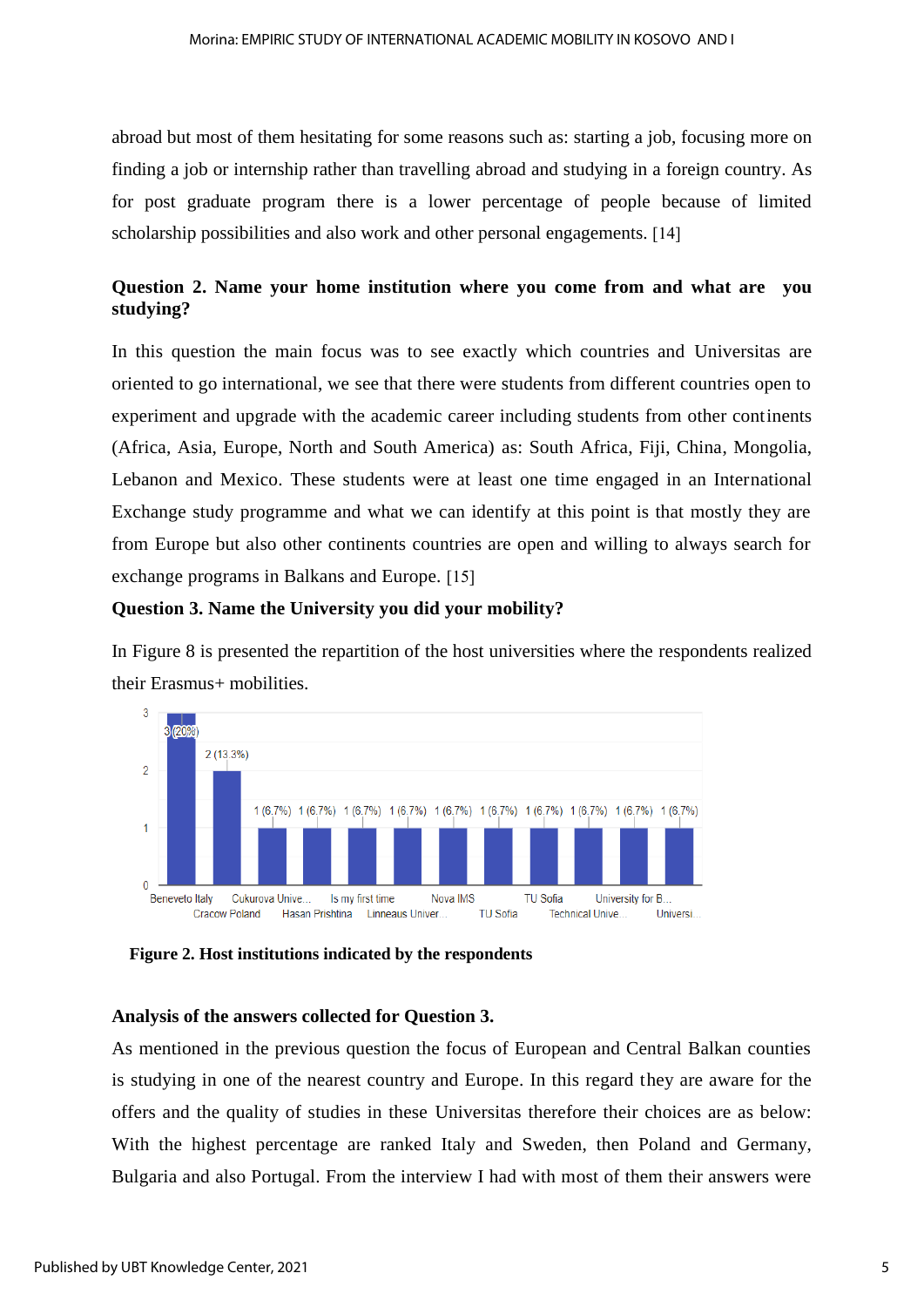different, on the reasons why they choose a certain country is it because of the high quality of studies, because of the sympathy they have for a certain country and so on. [16]



# **Figure 3. Gender repartition of the respondents**

**Question 4. What is your sex?** 

Analysis of the answers collected for Question 4.

In this graph from Figure 9 we see that the highest percentage from the interviewers who have taken part in an International Exchange study programme is Female with 53.1% and Men with 46.9%. From interviews and meeting I had in continuity with different exchange students and potential ones to the question that why do you think that Women are more interested in doing an exchange is they think women are more interested in exporting different methods of teaching, in travelling, sharing and getting to know different cultures, and for men is more challenging to get out of their comfort zone and try something new. [17]





**Figure 4. Repartition of the sources of encouragement for mobility**

Analysis of the answers collected for Question 5.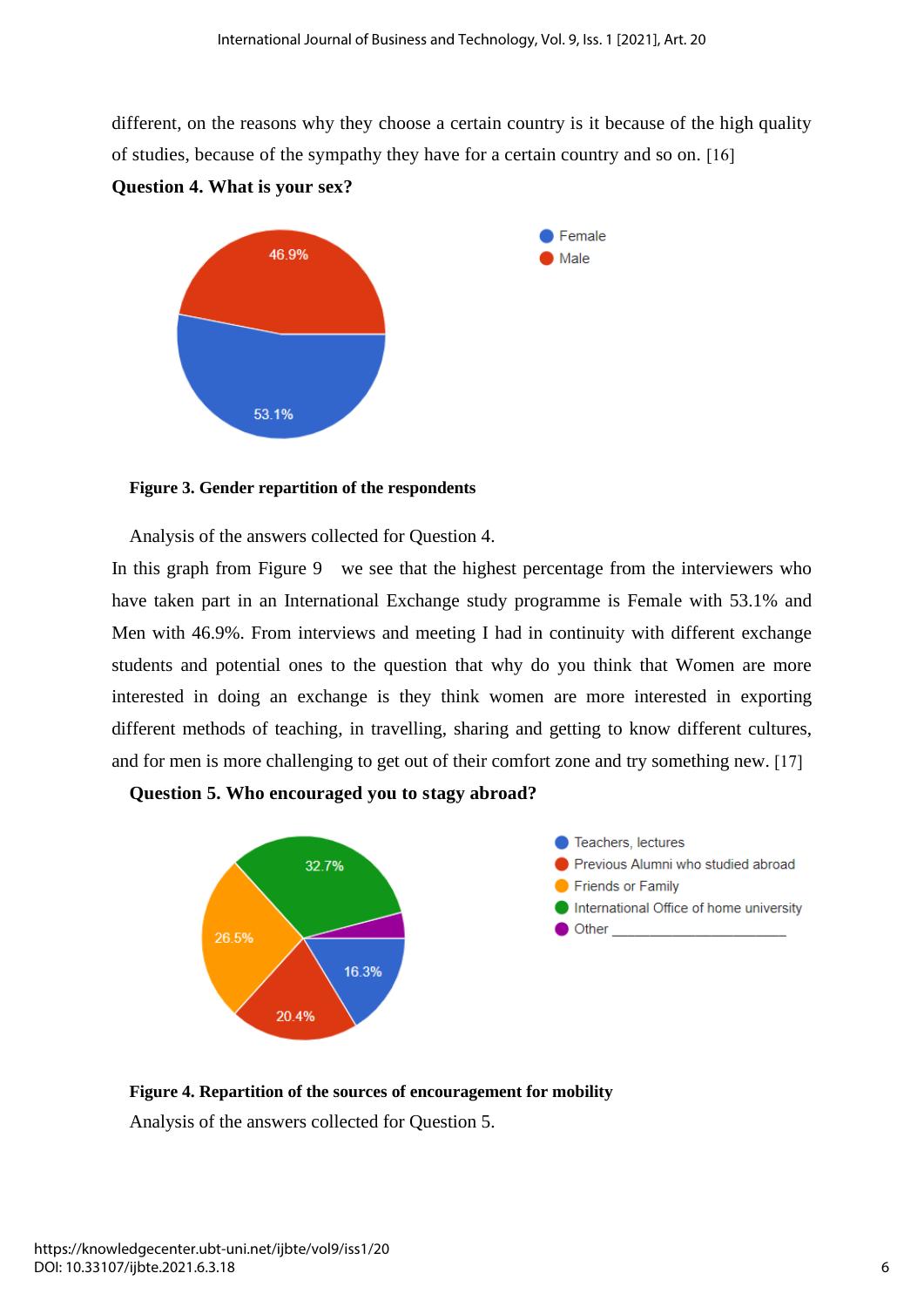One of the key issues is for sure has a huge impact on encouraging and pushing students to go abroad for a year or semester are different acters who play a very important role. Figure 10 shows that Teachers, Alumni, Friends and Family have an impact at this stage by trying to raise awareness on the importance of International Study Aboard Exchange programmes. From the interviews and the questioners, we see that they have ranked with the highest percentage the International Office at their home institutions who are in continuity informing and promoting the Study Abroad Importance. With a percentage of 32.7% they rank the international office of their home institution as one of the greatest acters to push them study abroad. Friends and family were ranked with 26.5% which is considerable percentage. The third most important actor with a percentage of 20.4% are the previous alumni who have shown their best experiences and encouraged them to apply and be part of exchange programmes at least ones. 16.3% at this point I would say that the International Office should raise more awareness at Teachers and lecturers in order to motivate and encourage students to seek and search every possibility to study abroad at least once. And a lower percentage is answered as others including here personal reasons such as relatives living in a certain country, marriage and then studying at the same country and similar[18]

### **Question 6. What are your main benefits of the Exchange Program?**

This is an open question and the answers obtained by the respondents are analyzed.

Based on their answers we see that they are are mainly close to each other and they categorize their answers mostly benefiting on: networking, language skills, new teaching and learning techniques, new digital skills, the lifestyle, new courses they couldn't study at their home universities, working in groups brain storming and sharing knowledge and best practices with each other, international experience in general. They emphasize on the student-professor interaction and the communication, their commitment and encouragement to study and succeed, new language and cross-cultural issues, widening their knowledge and creating more international possibilities, university extracurricular activities were also one of the benefits they have answered as a key factor to motivate them take them out of their study routine. [19] Their exchange was beneficial as it helped them to grow intellectually and as individuals, and become more and more independent especially for those who left their houses for the first time this was one of the best times to help them adopt in a new environment different culture and way of living by taking their own risks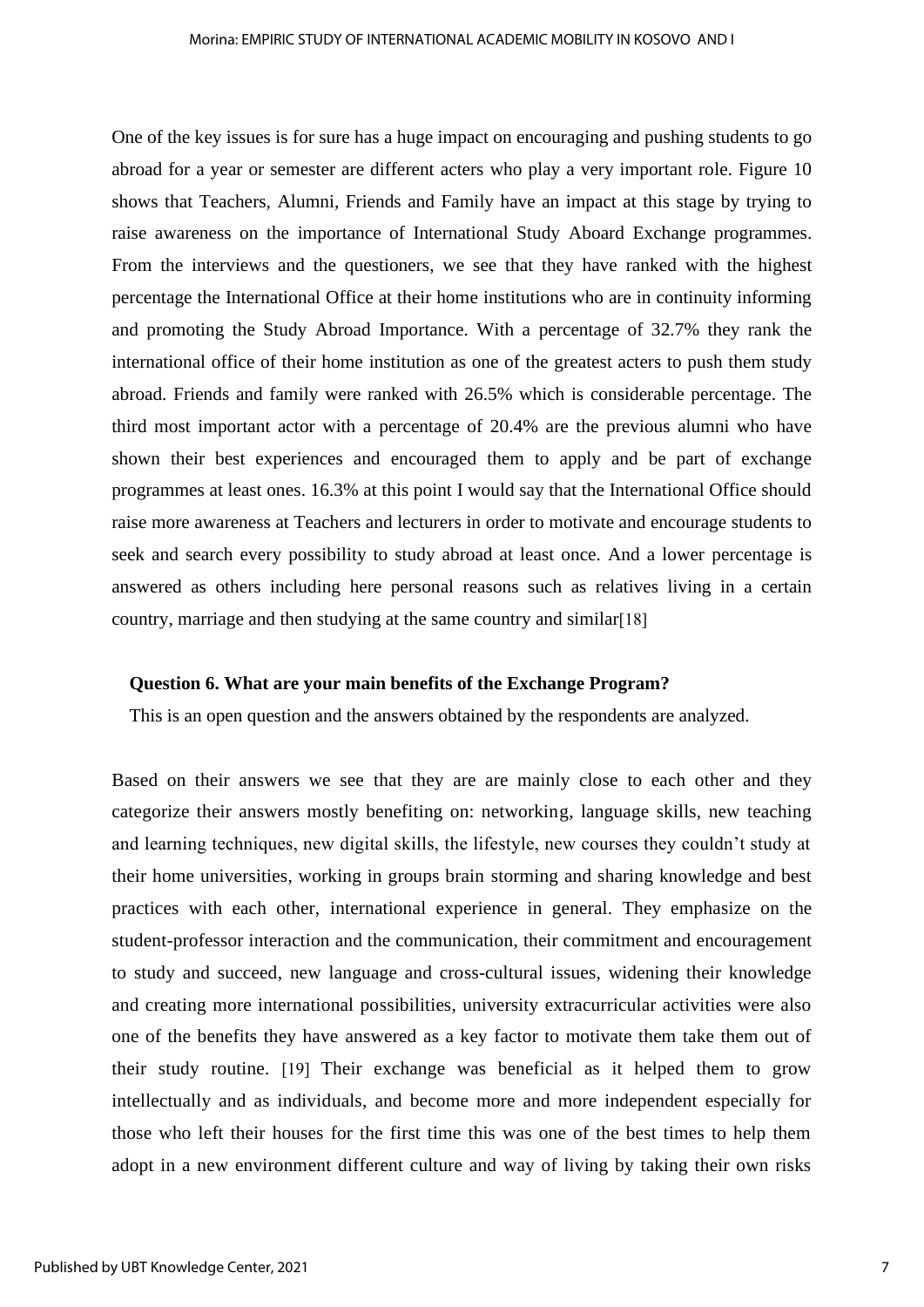and responsibilities. For most of them this experience helped them to advance their career and get better chances while they are seeking a new job. [20]

### **Question 7. How your studies and placement were arranged?**

Studies placement is one of the key factors when it comes to complete the exchange application package.

Figure 11 shows that 81% of the respondents admit that their application process went through their home university, this referees how much universities are paying attention on promoting and encouraging students to study abroad. The rest of it answered they have applied directly to the host university meaning they could have been informed by surfing in internet for the scholarship possibilities or similar. Referring this question from interviews we understand the huge role that the international office at their home institution plays while they are applying and getting ready to start a totally new era of living and teaching. Starting from the application process, continuing with all needed procedures such as completing the learning agreement, accommodation, visa issues, flight tickets meetings and continuous communication till they arrive they see it as one of the crustal issues and they encourage the International Offices to keep doing such a great job as for them is very helpful and needed. They recommend that the International Office should be one of the biggest offices in order to be able and make sure they have the sufficient amount of people to assist. [21]



**Figure 5 Arrangement of studies and placement**

## **Question 8. Did you sign the learning agreement and other documents before or after your arrival to the host University?**

Learning Agreement is one of the most important steps for International Exchange students. Learning Agreement is a document which is prepared in accordance of both institutions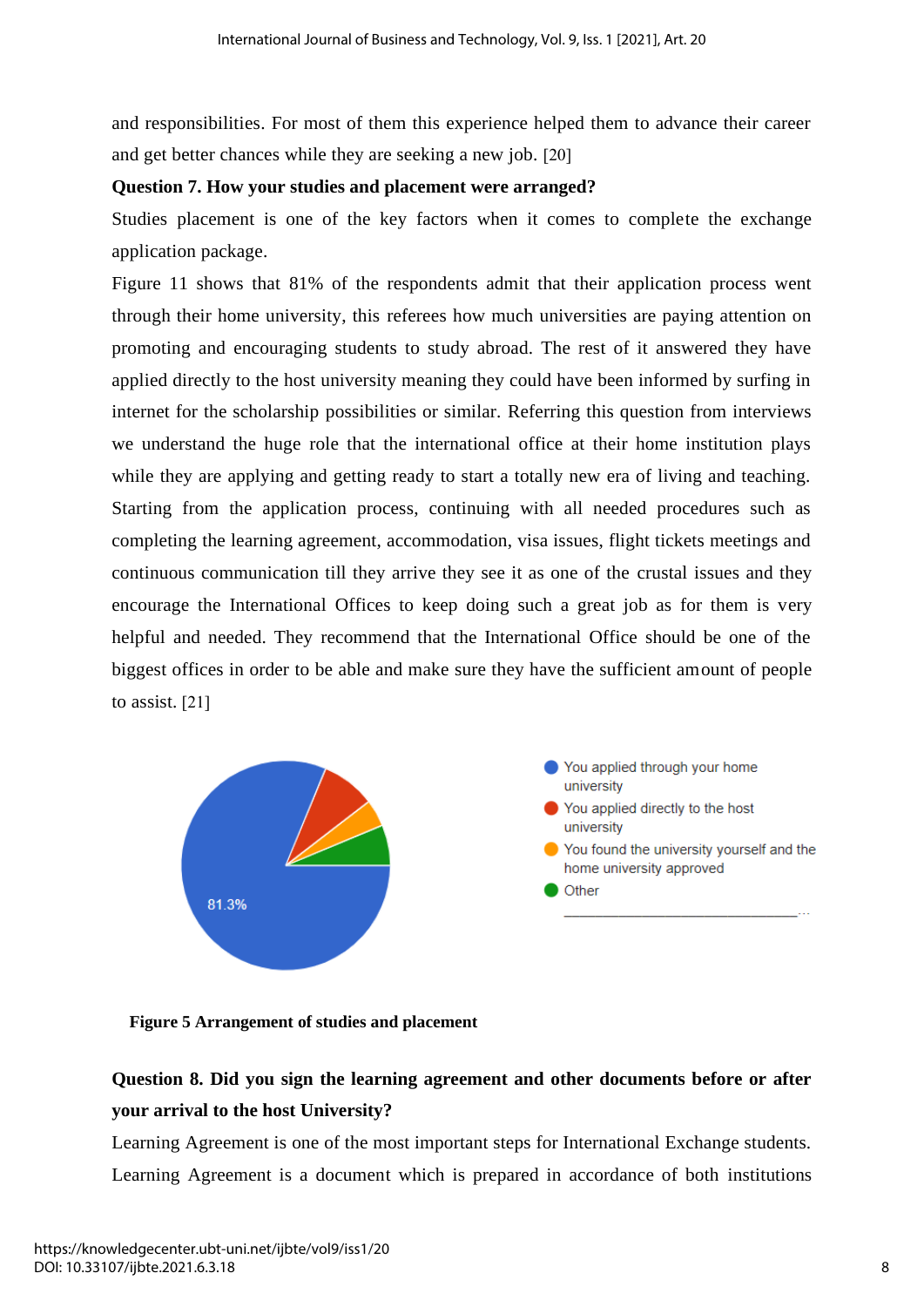home and host that allows the transfer of learning experiences between the two institutions involved in the mobility.

The learning Agreement sets out the programme to be followed abroad and must be approved by the student, the sending and receiving institution before they start their exchange. In our case the Learning Agreement should set out the group of educational components/courses that will be replaced in the student's home institution as a competition of the study programme abroad. The three parties, the student, home and host university commit to comply with all the agreed arrangements, thereby ensuring that the student will receive the recognition for the studies carried out abroad without any further requirements. (EU website)

### **Analysis of the answers collected for Question 8.**

The graph from Figure 12 shows that 81% of students sign the Learning Agreement before they start their mobility and this is very important actually and as it's required, with this they make sure the courses they choose are applicable and they will be transfer end and replaced at their home institution once they finish their exchange. 18% of them answered they have signed the Learning Agreement after they have arrived to the host institution for some reasons, because of the limited time to arrive on time, because they needed more time to specify and define the courses. Still my recommendations in order to avoid all the misunderstandings and the irrelevance of selecting wrong courses the Learning Agreement should be signed before the student starts the mobility.



Figure 6. Time of signature of the LA

### **Question 9. Did you have any problems regarding the following when preparing to study abroad?**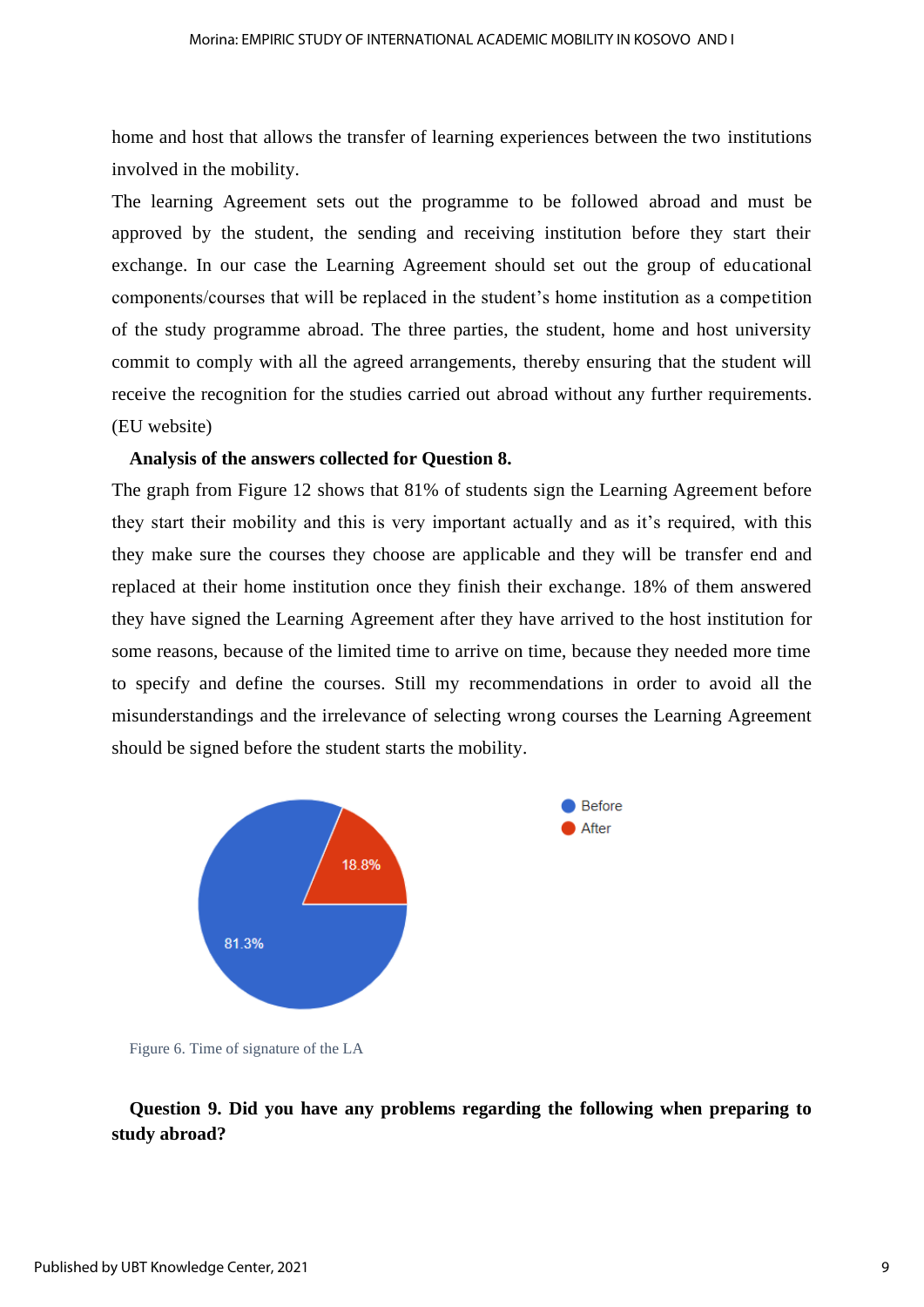### International Journal of Business and Technology, Vol. 9, Iss. 1 [2021], Art. 20



### **Figure 7.Problems when preparing to study abroad**

The preparation of mobility in general for most of the students it's a bit challenging which passes through some difficulties and stressful etapes. Based on the questions answered the most challenging issue for Kosovar students with 44.2% was the visa issue. The other issue which was most challenging for them seemed to be the accommodation, in this they referd the difficulties in finding a proper house to live and the difficulties in adapting in different environment. Health Insurance, Language gaps, Grant and other challenges were ranked with a lower percentage but still for some of them a gap which made their preparations a bit challenging.



### **Question 10. What motivated you the most study abroad?**

### **Figure 8. Motivation to study abroad**

The Motivation and encouragement for students to study abroad are the key factors. Figure 14 shows the motivation to study abroad that the respondents shared.

### **Analysis of the answers collected for Question 10.**

Most of them have at least once heard for the benefits that International Exchange Programmes but most of the times hesitate to apply and take the risk to change the way of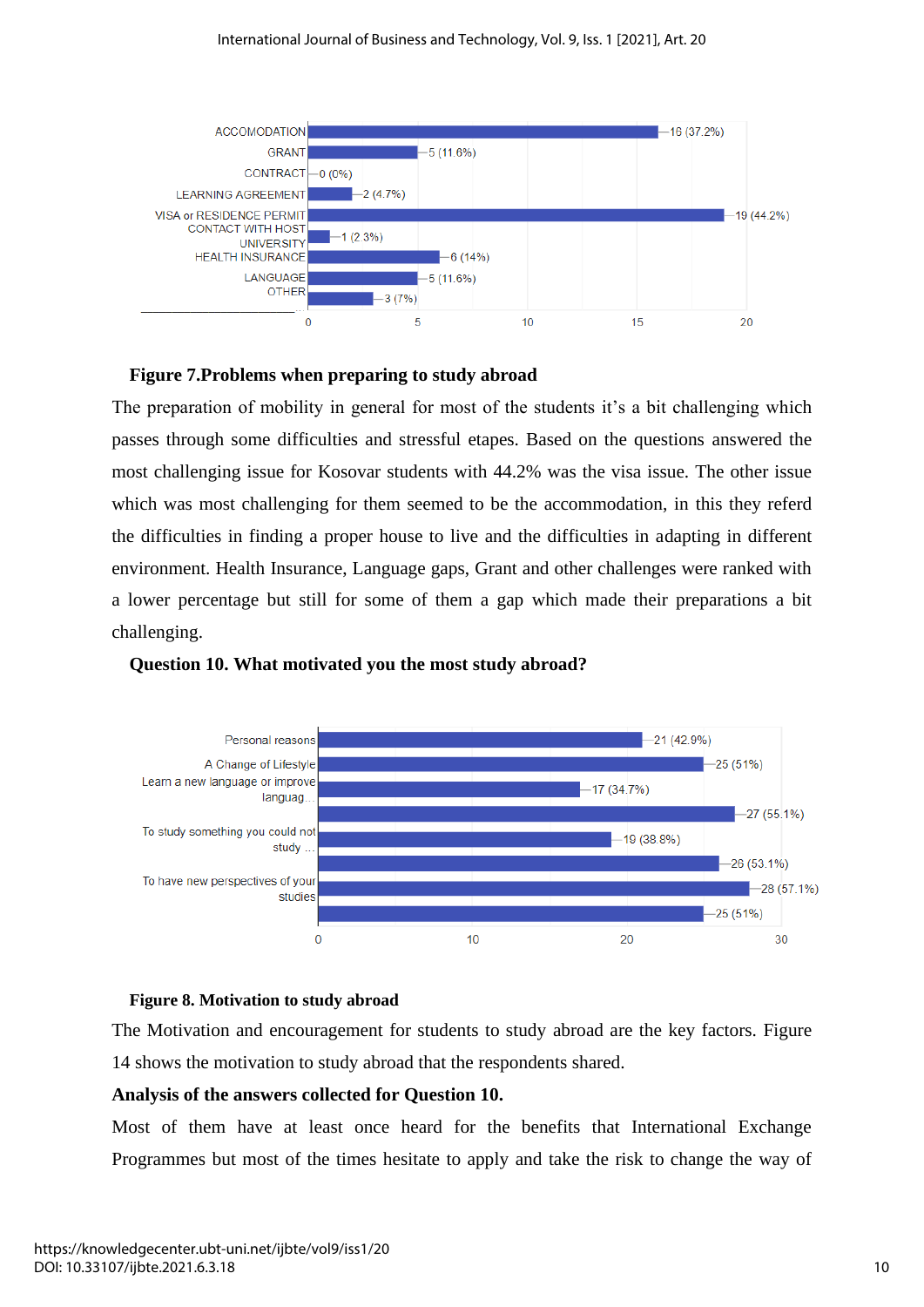living and studying to another country. Asked on what motivated them the most on making this decision they answered with 57.1% to have a new perspective of their studies, 55.1% to learn a new language and improve their English language skills, change of lifestyle, personal reasons, to study something they could not study at their home university, were also some of the reasons that motivated most of them to do their exchange.

### **Question 11. Did COVID - 19 affect your mobility? If yes add your comments?**

The questioners were distributed before the COVID 19 started to flood the world. So fortunately, most of exchange have been already doing their exchange or at least started.

There were few of them who for this reason were not able to travel but still they completed their mobility online. Those who were not able to even start their mobilities were postponed for the next year. Below there are some of the students who experienced the lockdown in a host university.

"My name is Carmen Compare. I'm a computer engineering student from University of Sannio, and I did the Erasmus+ program at Technical University of Sofia. When I arrived in Sofia in the end of January, I didn't expect the situation that I had experiencing. The experience I had dreamed of, was changing and it prevented me from doing some things I wanted to do. In the beginning I was really scared. Afterwards I received a lot of help, from my university and from the university that is hosting me. The Technical University of Sofia has immediately guaranteed online lessons. It wasn't certainly not the same as following live lessons, but it was still a new experience.

Despite the difficulties, I feel that this situation is making me grow from the student point of view and from the person point of view. I think I 'm lucky to have had the chance to feel like an Erasmus student anyway, and Sofia welcomed me very well."

"My name is Francesco's Covid-19 pandemic had a great impact on my Erasmus. I arrived in Sofia in the moment in which there were the first cases in Italy. Fortunately, the virus hit Bulgaria later, but I was worried for all the time (looking at the situation in Italy) and fortunately, the Bulgarian government acted in time to avoid big problems. Is for this reason that me and other guys remained in Bulgaria instead of coming back at home. The quarantine period was hard in the beginning but it helped me a lot in increasing the friendship with guys from my dormitory but it also helped me in making me feel more responsible about my actions and my way of living. Fortunately, I had all the support from my home University in Benevento and from the Technical University and the teacher here were professional and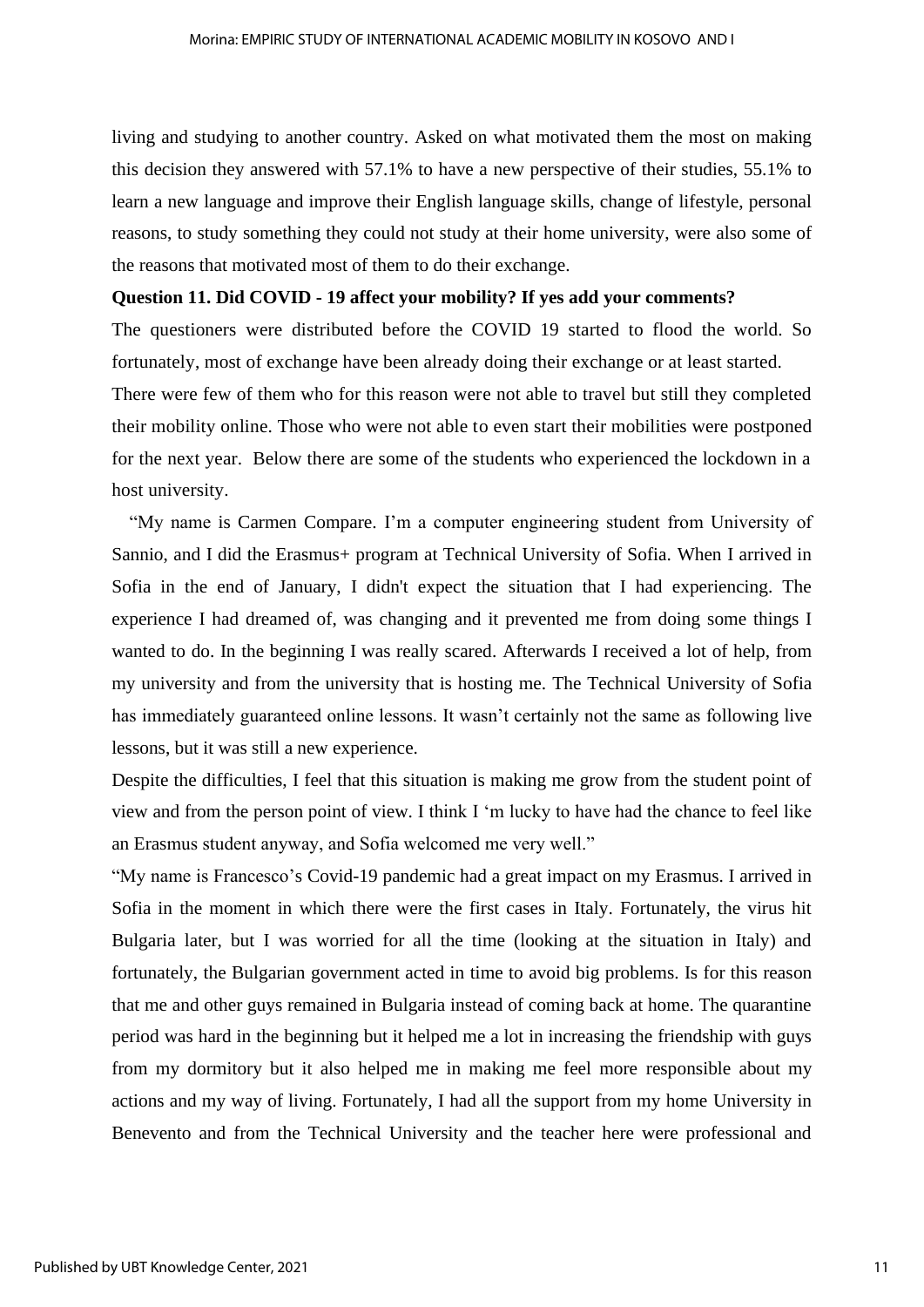ready for help also through lessons online and email. The days sometimes were a little bit boring or empty in the beginning but I managed them better during the weeks".

## **Question 12. What could be improved for the future, of the joint cooperation between universities? Your recommendations**

Potential improvements have been mentioned and addressed by students in different areas such as: Grants, promoting, longer exchange period of stay, cheaper and better places to live, more possibilities and scholarships for students, grants to be delivered on time, more flexible on obtaining a visa when needed, learning agreement to be accepted fully, eliminate the cross boarder issues and move and live freely in countries they choose to study without any barrier, and promote more the possibilities and offers they have.

Concluding here to the main universities, where questionaries were distributed to their students we see more or less similarities on challenges and hinderances especially during these COVID hard times. Still the processes and activates did not stop even though there was a pandemic time.

### **Conclusion**

Internationalization represents a phenomenon of interest to a particularly broad cross-section of higher education institutions in all parts of the world. This is a notable development (particularly) of the last two decades. From a relatively marginal position on the agendas of institutions, nations, and international organizations, internationalization has acquired a significant profile at the highest levels of policy-making and institutional leadership in many corners of the world. This has been driven by a very real sense of the opportunities and imperatives inherent in the phenomenon. The perception is that much can be gained by attending to the international dimension. [22]

To be sure, the potential to bring about positive change through internationalization in such areas as relevance, quality, and prestige is quite exciting. All signs point to the fact that it makes little sense for institutions to choose out of international engagement altogether. Indeed, internationalization is affecting what, how, where, and from whom students learn; how higher education institutions and systems comprehend their missions and roles how research is carried out and disseminated and how fundamental paradigms of cooperation and competition in higher education are understood and elaborated. [23]

The complex and shifting landscape of internationalization, along with the speed with which new developments present themselves in the current context, makes managing internationalization strategies and their practical components extremely challenging.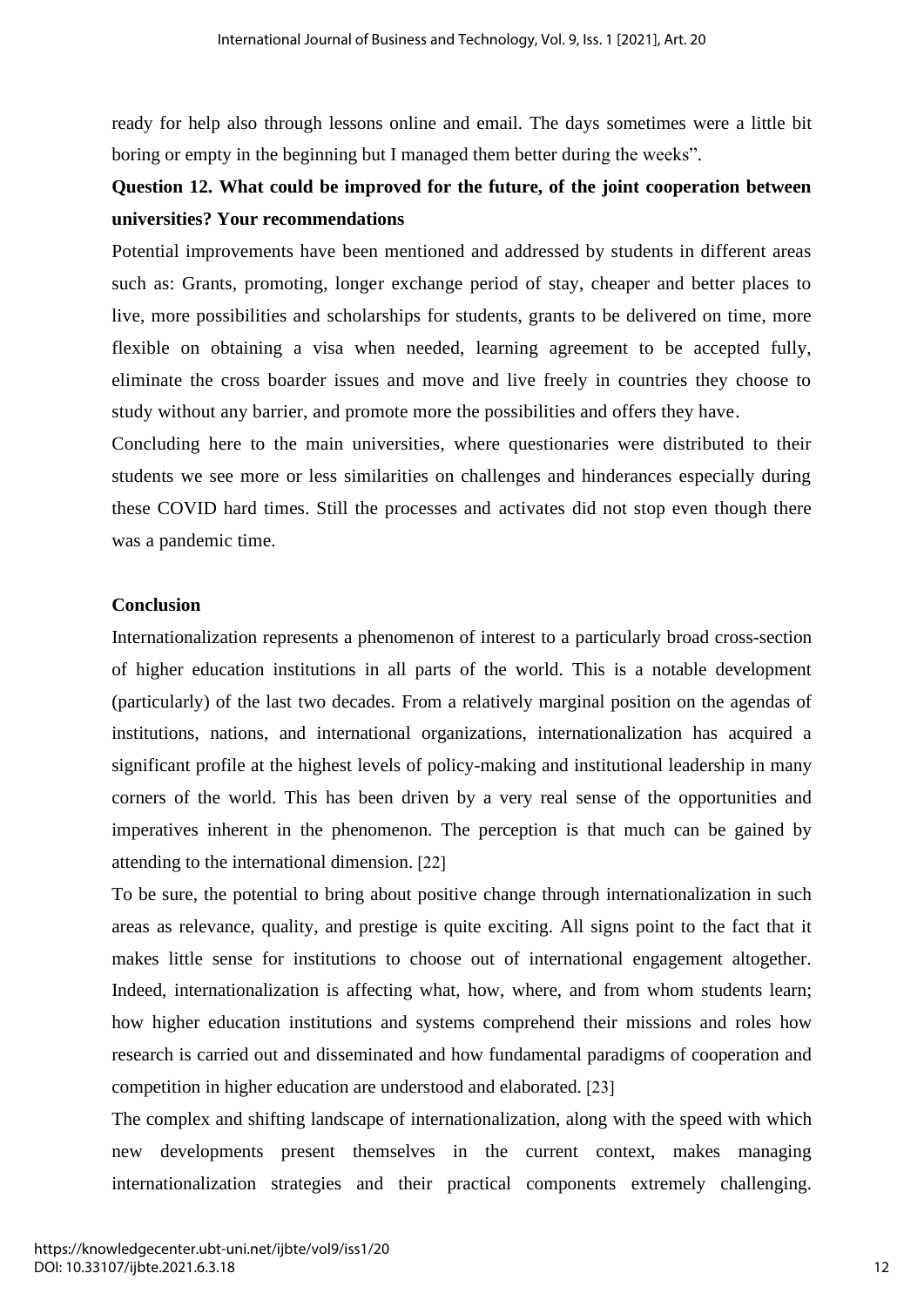Presented with a world of opportunities but only limited resources, this is a most daunting task. Making informed and creative choices about internationalization—with a clear sense of the interplay between risks and benefits, opportunities and imperatives, obstacles and resources—requires unique skills and talents, real vision, and sustained commitment. [24] Now going back to the results generated from this research we conclude the importance of internationalization and mobilities in general both inter-institutional and others as a key factor on raising and building capacities for universities and individuals. The combination of these study curriculums, experiences, interdisciplinary cultures and practices seems to be the future of universities for a better international ranking level, which needs to be taken in consideration as a key factor to expand and widen even more its functions, in order to compete universities activities. [25]

Under these conditions what we conclude is that internationalization significantly increases interactions among diverse people, ideas and perspectives in general, leading to enhanced knowledge production and the fulfilment of higher education's fundamental's purpose.

### **REFERENCES**

- 1. Gϋrϋz, *Higher Education and International Student Mobility in the Global Knowledge Economy*, Knight, "Concepts, Rationales, and Interpretive Frameworks in the Internationalization of Higher Education, Ibid.
- 2. Hudzik, *Executive Summary - Comprehensive Internationalization: From Concept to Action*,
- 3. Kerr, *Higher Education Cannot Escape History: Issues for the Twenty-First Century*.
- 4. Wit, *Internationalisation of Higher Education in the United States of America and Europe: A Historical Comparative and Conceptual Analysis*,
- 5. Scott, "Globalisation and the University."
- 6. Wit and Merkx, "The History of Internationalization of Higher Education," Ibid.
- 7. COM (2006) 208 final: Communication From The Commission To The Council And The European Parliament - Delivering on the Modernisation Agenda for Universities:
- 8. Education, Research and Innovation," *LERU – League of European Research Universities,* (January 5, 2010). Jane Knight, "Internationalisation of higher education: a conceptual framework," in *Internationalisation of higher education in Asia Pacific countries,*
- 9. Axel Didriksson and Alma X. Herrera, "Universities' new relevance and social responsibility," xli. Knight, "Updating the Definition of Internationalization,"
- 10. Publications of the Academy of Finland Jussi Julonpao 7/[7https://www.aka.fi/globalassets/awanhat/documents/tiedostot/julkaisut/7\\_07\\_eram](https://www.aka.fi/globalassets/awanhat/documents/tiedostot/julkaisut/7_07_eramore_verkko_pdf.pdf) [ore\\_verkko\\_pdf.pdf](https://www.aka.fi/globalassets/awanhat/documents/tiedostot/julkaisut/7_07_eramore_verkko_pdf.pdf)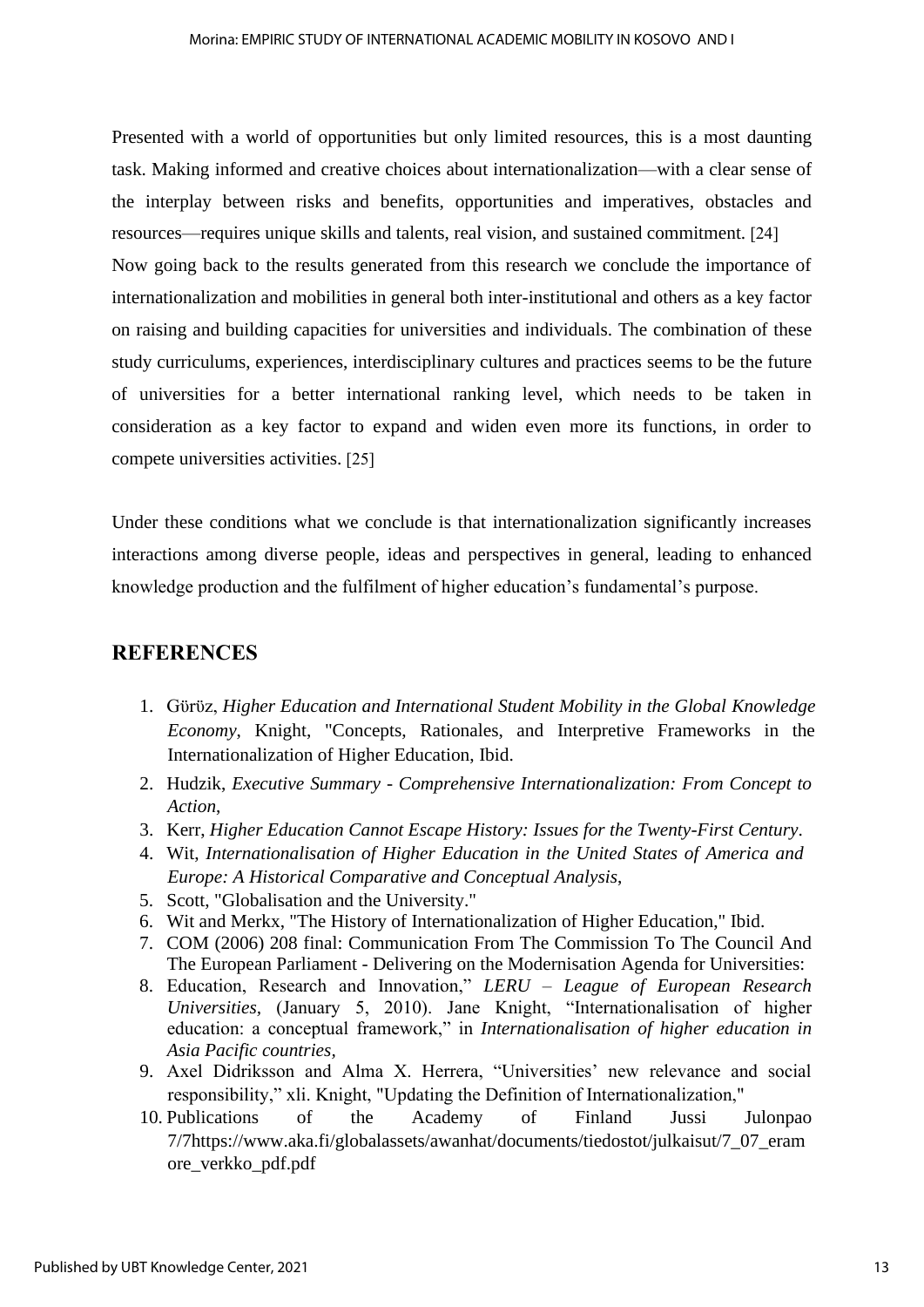- 11. UBT Internationalisation Strategy <file:///C:/Users/UBT-PR/Desktop/fnv157.pdf>
- 12. UBT Internationalisation Strategy [file:///C:/Users/UBT-PR/Downloads/7391-](../Downloads/7391-Article%20Text-13262-1-10-20150325.pdf) [Article%20Text-13262-1-10-20150325.pdf](../Downloads/7391-Article%20Text-13262-1-10-20150325.pdf)
- 13. Updating the Definition of Internationalization Jane Knight file:///C:/Users//Downloads/7391-Article%20Text-13262-1-10-20150325.pdf
- 14. Globalization of Technology: International Perspectives https://www.nap.edu/read/1101/chapter/2
- 15. CEEPUS Official Web Page https://www.ceepus.info/default.aspx?CMSPage=65#nbb
- 16. Globalization of scientific and engineering talent: international mobility of students, workers, and ideas and the world economy, Richard B.Freeman https://www.tandfonline.com/doi/abs/10.1080/10438590903432871
- 17. Increases and Crisis in COVID-19 S.V.Subramain https://link.springer.com/content/pdf/10.1007%2F978-94-017-9553-1\_222-1.pdf
- 18. Erasmus Mundus Association Official Web Page https://www.ema.eu/fileadmin/content/Promo/Erasmus\_\_in\_the\_world\_layouted.pdf
- 19. The Professional Value of Erasmus Mobilities https://d1wqtxts1xzle7.cloudfront.net/39400080/The\_Professional\_Value\_of\_ERAS MUS\_Mobili20151024-5819-ebzkdi.pdf?1445696331=&response-contentdisposition=inline%3B+filename%3DThe\_professional\_value\_of\_ERASMUS\_mobil i.pdf&Expires=1594042866&Signature=g86vJ3g3U6tMNUujdyZr6eknGPEuEm5dtll DWN50svYR4VjZxgKOO7K6-tnJ1uuQ-mfjamRCB5DF0CJJP4lvzX-7OhvSXuiYA-WHrKQ0sQZSuxUcG53rUxNM9F0A4nrb~Lj93jDlrvCj74jO3XhKCa81kG9LWzQv fyldawGkdLwX9GRw8zynvAFjLYBO52MFHE~lPI~SXHOz~ghrvWb1x1Vq4VX1a 1zaZZyqXqV3auWoBgPVAn4- 62aO6LlmTqlw9DM5QIXrJKLDtiYZLxO0P0G3hpc5bz4 gjDf2hRnfyfefo1PJ0LGcQ5J0HnH5a8EZGgo~W8SHMlTT9F0D~N1Gw\_\_&Key-Pair-Id=APKAJLOHF5GGSLRBV4ZA
- 20. Internationalization in the EU. Klemencic Zaga http://acahttps://d1wqtxts1xzle7.cloudfront.net/45704640/2013\_Klemencic\_and\_Zgaga\_EAIE-Conversation-Starter-2013.pdf?1463485133=&response-contentdisposition=inline%3B+filename%3DInternationalisation\_at\_the\_European\_per.pdf& Expires=1594214699&Signature=O3nbliJi9itqMoeYVxkpS7CiI4bz7j2CRP6I0MJMe mfofz~PAQYlt2QSiScxwXEzWudg8OlCMX8b-A5ZqCPRM~W3FZC77dYRybkjib~DFTHUdOXQKk8BPkYsLHM2JUJMeGebH26 PcS6fV7iZY2wx3zlHxaZ6vQq9oITPvTnd6GMYK81iG~uKSJ1NaNkLEf6N1QAubt mn4uyVKQGHmEc3JN5JcuvcCAFmMoWtPxQprV1~2A5NJCv97hLMu0ouT~~nGU~pHMtsz2TaY~jNsKcEKbipHSZE-0dI2rApd~LUg5OonweMl3FcWOMxaKjOG0m9nq5K4S6WIlFAJRwd7JZvg\_\_&Ke y-Pair-Id=APKAJLOHF5GGSLRBV4ZA#page=49
- 21. The Professional Values of Erasmus Mobility secretariat.be/fileadmin/aca\_docs/images/members/2009\_The\_Professional\_Value\_of \_ERASMUS\_Mobility\_01.pdf
- 22. Internationalization and Globalization Strategy document file:///C:/Users//Downloads/60-86-1-PB.pdf
- 23. International Students and the challenges they encounter. https://link.springer.com/content/pdf/10.1007/s10734-011-9406-2.pdf